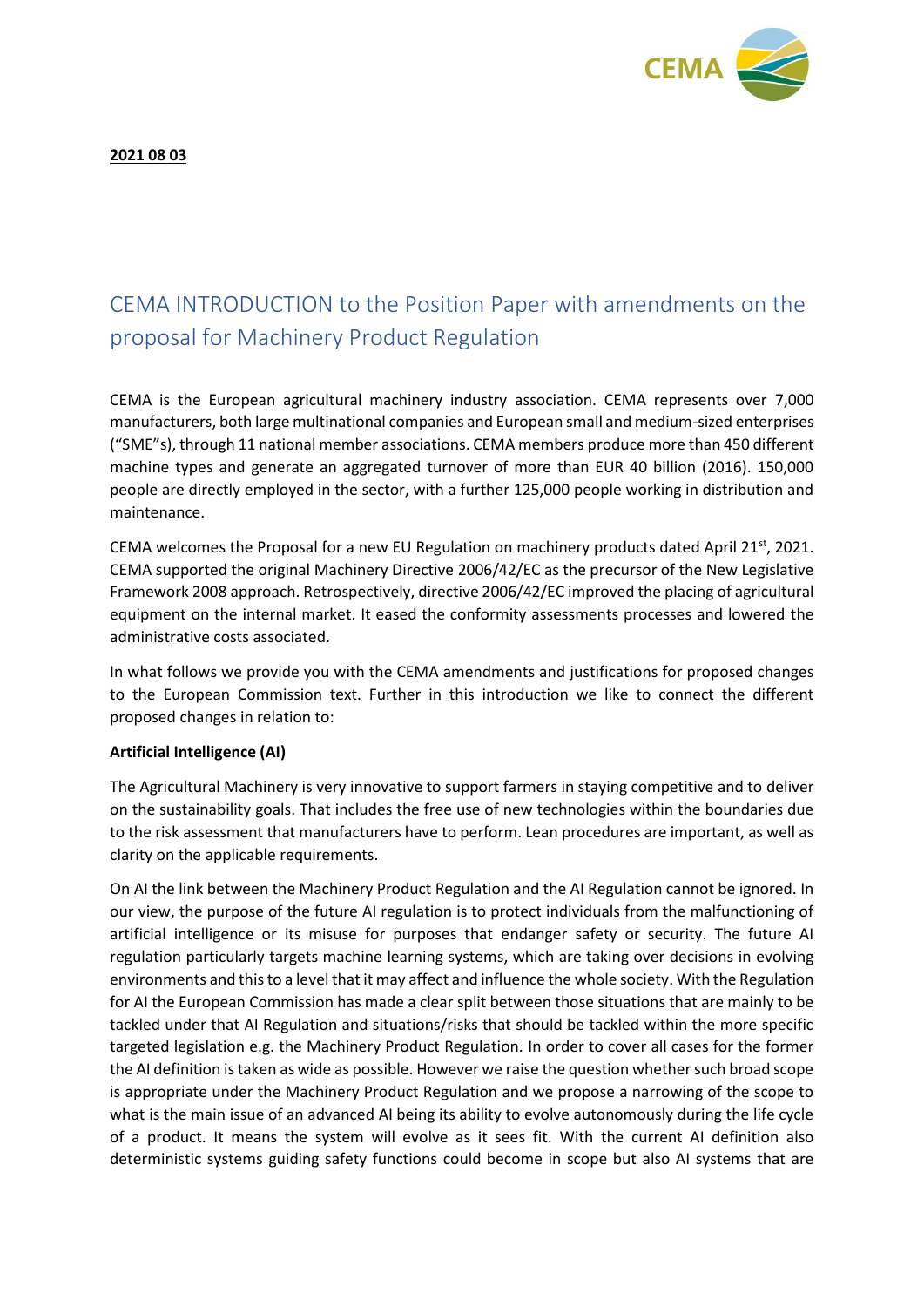

completely trained off-line and where its behaviour falls completely under the control of the manufacturer.

For AI being treated under other legislation and still be seen as high risk AI under the AI Regulation, latter Regulation posses two conditions: it must be a safety component and it must be under third party assessment. What happened next in the Machinery product Regulation proposal, is that the European Commission decided that due to the very few cases of AI being used in safety functions, and therefore the assumed lack of experience and expertise on the matter, any AI, following the definition of the AI Regulation, used in a safety function, embedded or not in a machinery, would be seen as a high-risk machinery product, and therefore following third party assessment. As a consequence it would also be seen as high-risk AI. This is a proposal that completely ignores the basis for the Machinery Product Regulation which is to act accordingly following a proper risk assessment. Due to the open definition of AI and due to the link with the term 'safety function', which is nowhere defined, there is a situation that creates much confusion and misses clarity. Again adding a definition of AI is key to bring the scope of the Commission proposal to the right dimension. But in addition there is a need for a definition on the term 'safety function'.

The success of the Machinery Directive was that it gave manufacturers the choice between different conformity assessment procedures and the possibility to carry out the risk assessment, while learning in the process. Giving the right to perform the risk assessment to a third party, would not only slow down the build-up of expertise, it could block it.

Since the Machinery Directive and the NLF came into force, no third-party intervention was required on our machinery. Only safe integration is currently under third party check. CEMA calls for these legislative provisions to be maintained because they guarantee the proper functioning of the internal market and minimize the administrative costs of placing products on the market, which would otherwise have to be passed on to European farmers.

## **Interaction between Machinery Regulation and other EU product legislation**

A specific approach has been chosen for the relation between the new proposed regulation on Artificial Intelligence and Machinery Regulation. Situation is clear and specified in the legal text also when it comes to the link between Low Voltage Directive (LVD) 2014/35/EU and Machinery Regulation (see for example Annex III, point 1.5): requirements of both legislations have to be applied (as appropriate), but the conformity assessment procedure has to be made just once, according the Machinery Regulation only.

This approach should be extended to all the relations with other applicable Union legislations, such as Radio Equipment Directive (RED) 2014/53/EU or Pressure Equipment Directive (PED) 2014/68/EU. In both cases issues are likely to arise in future, as there is a partial overlap in the aspects covered, but divergence in the conformity assessment procedures. For example the EU Commission is preparing a delegated act under Directive 2014/53/EU to cover cybersecurity of radio equipment incorporated on machinery. At the same time the Machinery Regulation is introducing new safety requirements on cybersecurity. Will there be consistency in the requirements? We do not know yet. Certainly there will be inconsistency in the conformity assessment procedures.

Article 8, as it is in the adopted proposal, creates inconsistency between a general approach, stated by the article itself, and the specific approach chosen for the AI Regulation or for LVD. It leaves unresolved and unclear the link with RED and PED.